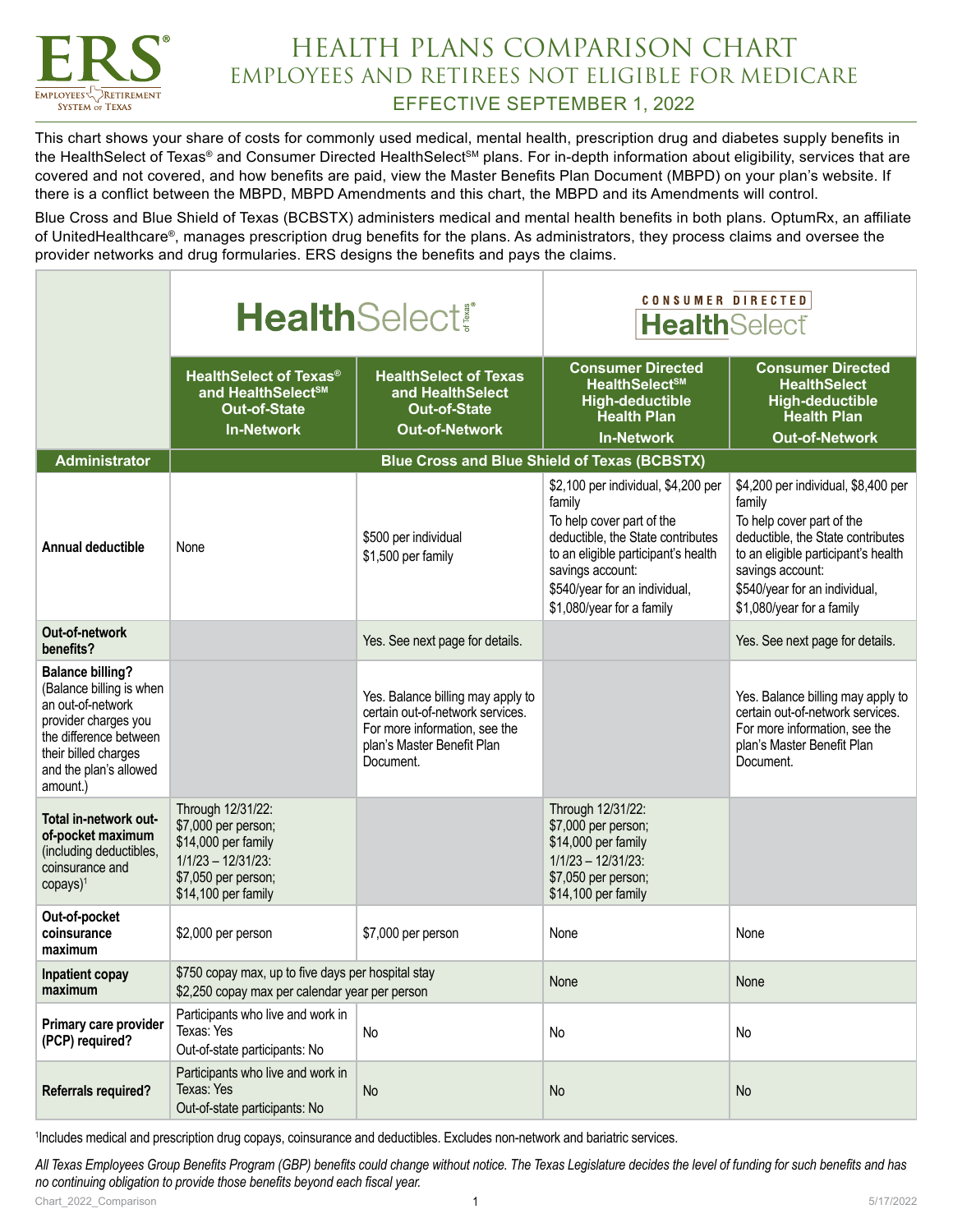# **Medical Benefits**

| <b>Service</b>                                                                                                                                               | <b>HealthSelect of Texas®</b><br>and HealthSelect <sup>sM</sup><br><b>Out-of-State</b><br><b>In-Network</b>                                                                                    | <b>HealthSelect of Texas</b><br>and HealthSelect<br><b>Out-of-State</b><br><b>Out-of-Network</b>                                                                                                                                                         | <b>Consumer Directed</b><br><b>HealthSelect<sup>SM</sup></b><br><b>High-deductible</b><br><b>Health Plan</b><br><b>In-Network</b>         | <b>Consumer Directed</b><br><b>HealthSelect</b><br><b>High-deductible</b><br><b>Health Plan</b><br><b>Out-of-Network</b>                                                |
|--------------------------------------------------------------------------------------------------------------------------------------------------------------|------------------------------------------------------------------------------------------------------------------------------------------------------------------------------------------------|----------------------------------------------------------------------------------------------------------------------------------------------------------------------------------------------------------------------------------------------------------|-------------------------------------------------------------------------------------------------------------------------------------------|-------------------------------------------------------------------------------------------------------------------------------------------------------------------------|
| <b>Allergy treatment</b>                                                                                                                                     | Covered at 100% if<br>administered in a physician's<br>office; 20% coinsurance in any<br>other outpatient location                                                                             | 40% coinsurance after annual<br>deductible is met                                                                                                                                                                                                        | 20% coinsurance after annual<br>deductible is met                                                                                         | 40% coinsurance after annual<br>deductible is met                                                                                                                       |
| <b>Ambulance services</b><br>(for emergencies)                                                                                                               | 20% coinsurance                                                                                                                                                                                | 20% coinsurance; annual<br>deductible does not apply                                                                                                                                                                                                     | 20% coinsurance after annual<br>deductible is met                                                                                         | 20% coinsurance after annual<br>in-network deductible is met                                                                                                            |
| Bariatric surgery <sup>2</sup>                                                                                                                               | • Deductible: \$5,000<br>• Coinsurance: 20%<br>• Lifetime max: \$13,000                                                                                                                        | Not covered                                                                                                                                                                                                                                              | Not covered                                                                                                                               | Not covered                                                                                                                                                             |
| Chiropractic care                                                                                                                                            | • Without office visit: 20%<br>coinsurance<br>• With office visit: \$40 copay<br>plus 20% coinsurance<br>• Maximum benefits of \$75 per<br>visit and maximum of 30 visits<br>per calendar year | 40% coinsurance after annual<br>deductible is met.<br>Maximum benefits of \$75 per<br>visit and maximum of 30 visits<br>per calendar year                                                                                                                | 20% coinsurance after annual<br>deductible is met.<br>Maximum benefits of \$75 per<br>visit and maximum of 30 visits<br>per calendar year | 40% coinsurance after annual<br>deductible is met.<br>Maximum benefits of \$75 per<br>visit and maximum of 30 visits<br>per calendar year                               |
| <b>Diagnostic</b><br>A1c testing (for<br>participants diagnosed<br>with diabetes)                                                                            | 20% coinsurance; see page 6<br>for details                                                                                                                                                     | 40% coinsurance after annual<br>deductible is met; see page 6<br>for details                                                                                                                                                                             | 20% coinsurance after annual<br>deductible is met; see page 6<br>for details                                                              | 40% coinsurance after annual<br>deductible is met; see page 6<br>for details                                                                                            |
| <b>Diabetes</b><br>equipment <sup>2</sup>                                                                                                                    | 20% coinsurance;<br>see page 6 for details.                                                                                                                                                    | 40% coinsurance after annual<br>deductible is met; see page 6 for<br>details.                                                                                                                                                                            | 20% coinsurance after annual<br>deductible is met;see page 6 for<br>details.                                                              | 40% coinsurance after annual<br>deductible is met;see page 6 for<br>details.                                                                                            |
| <b>Diabetes supplies</b>                                                                                                                                     |                                                                                                                                                                                                | See page 6 for details.                                                                                                                                                                                                                                  |                                                                                                                                           |                                                                                                                                                                         |
| Diagnostic X-rays<br>and lab tests                                                                                                                           | 20% coinsurance                                                                                                                                                                                | 40% coinsurance after annual<br>deductible is met                                                                                                                                                                                                        | 20% coinsurance after annual<br>deductible is met                                                                                         | 40% coinsurance after annual<br>deductible is met                                                                                                                       |
| <b>Diagnostic</b><br>mammography                                                                                                                             | Covered at 100%                                                                                                                                                                                | 40% coinsurance after annual<br>deductible is met                                                                                                                                                                                                        | Covered at 100%                                                                                                                           | 40% coinsurance after annual<br>deductible is met                                                                                                                       |
| Durable medical<br>equipment <sup>2</sup>                                                                                                                    | 20% coinsurance                                                                                                                                                                                | 40% coinsurance after annual<br>deductible is met                                                                                                                                                                                                        | 20% coinsurance after annual<br>deductible is met                                                                                         | 40% coinsurance after annual<br>deductible is met                                                                                                                       |
| <b>Facility-based</b><br>providers (radiologists,<br>pathologists and labs,<br>anesthesiologists,<br>emergency room<br>physicians etc.)                      | 20% coinsurance                                                                                                                                                                                | Emergencies: 20%<br>coinsurance; annual deductible<br>does not apply.<br>Non-emergencies: 40%<br>coinsurance after annual<br>deductible is met                                                                                                           | 20% coinsurance after annual<br>deductible is met                                                                                         | Emergencies: 20% coinsurance<br>after annual in-network<br>deductible is met.<br>Non-emergencies: 40%<br>coinsurance after annual out-<br>of-network deductible is met. |
| <b>Facility emergency</b><br>care (non-FSER)<br>and hospital-affiliated<br>freestanding<br>emergency<br>departments <sup>2</sup>                             | \$150 copay plus 20%<br>coinsurance<br>(If admitted, copay will apply to<br>hospital copay.)                                                                                                   | Emergencies: \$150 copay plus<br>20% coinsurance (If admitted,<br>copay will apply to hospital<br>copay.) Annual deductible does<br>not apply.<br>Non-emergencies: \$150 copay<br>plus 40% coinsurance after annual<br>out-of-network deductible is met. | 20% coinsurance after annual<br>deductible is met                                                                                         | Emergencies: 20% coinsurance<br>after annual in-network<br>deductible is met.<br>Non-emergencies: 40%<br>coinsurance after annual out-<br>of-network deductible is met. |
| <b>Freestanding</b><br>emergency room<br>facility                                                                                                            | \$150 copay plus<br>20% coinsurance                                                                                                                                                            | Emergencies: \$300 copay<br>plus 20% coinsurance; annual<br>deductible does not apply.<br>Non-emergencies: \$300 copay<br>plus 40% coinsurance after annual<br>out-of-network deductible is met.                                                         | 20% coinsurance after annual<br>deductible is met                                                                                         | Emergencies: 20% coinsurance<br>after annual in-network<br>deductible is met.<br>Non-emergencies: 40%<br>coinsurance after annual out-<br>of-network deductible is met. |
| <b>Habilitation and</b><br>rehabilitation services<br>- outpatient therapy<br>(including physical<br>therapy, occupational<br>therapy and speech<br>therapy) | 20% coinsurance                                                                                                                                                                                | 40% coinsurance after annual<br>deductible is met                                                                                                                                                                                                        | 20% coinsurance after annual<br>deductible is met                                                                                         | 40% coinsurance after annual<br>deductible is met                                                                                                                       |

2 Prior Authorization may be required.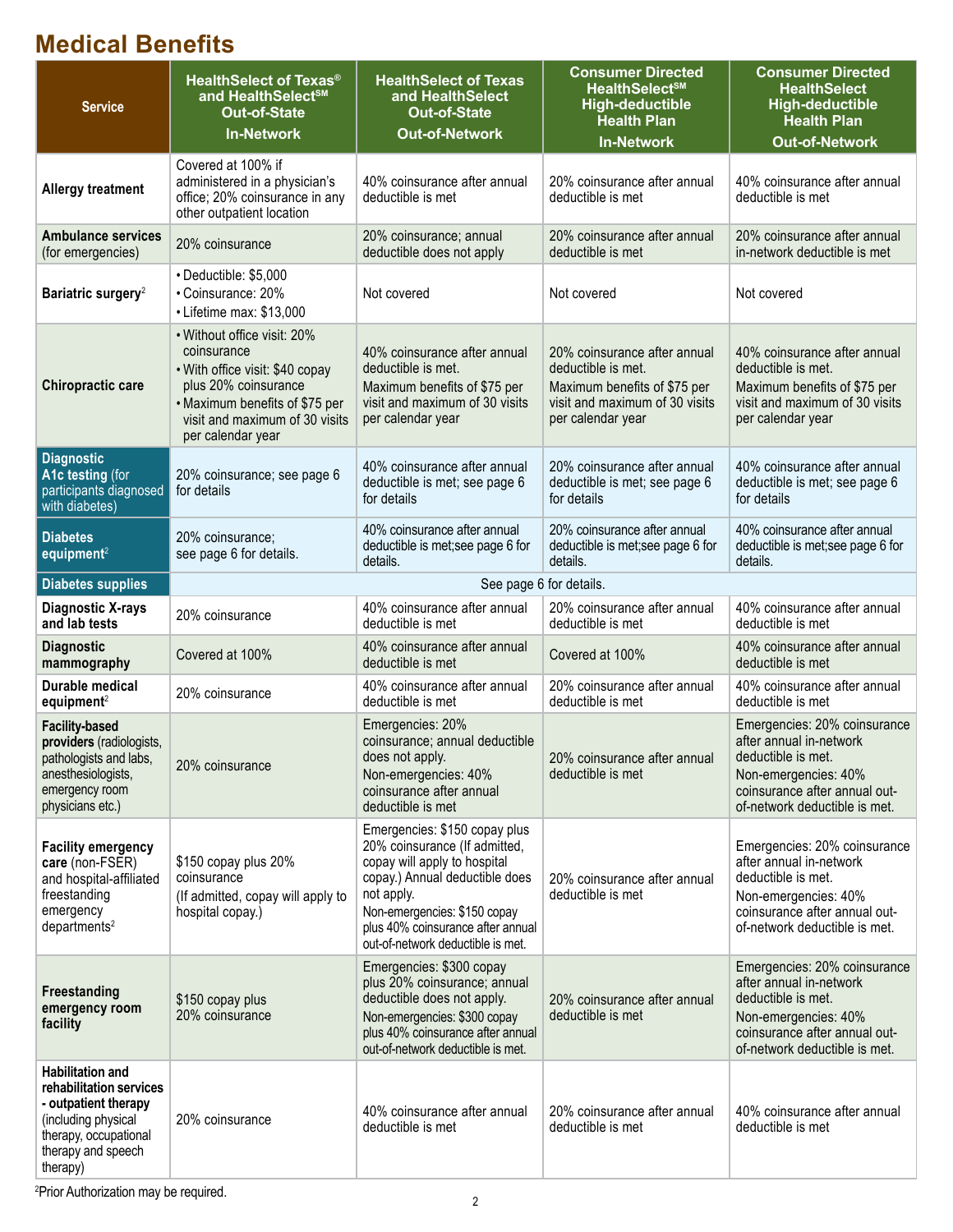| <b>Service</b>                                                                                                                                    | <b>HealthSelect of Texas®</b><br>and HealthSelect <sup>sM</sup><br><b>Out-of-State</b><br><b>In-Network</b>                                                                                                        | <b>HealthSelect of Texas</b><br>and HealthSelect<br><b>Out-of-State</b><br><b>Out-of-Network</b>                                                                                            | <b>Consumer Directed</b><br><b>HealthSelect<sup>SM</sup></b><br><b>High-deductible</b><br><b>Health Plan</b>                                         | <b>Consumer Directed</b><br><b>HealthSelect</b><br><b>High-deductible</b><br><b>Health Plan</b> |
|---------------------------------------------------------------------------------------------------------------------------------------------------|--------------------------------------------------------------------------------------------------------------------------------------------------------------------------------------------------------------------|---------------------------------------------------------------------------------------------------------------------------------------------------------------------------------------------|------------------------------------------------------------------------------------------------------------------------------------------------------|-------------------------------------------------------------------------------------------------|
|                                                                                                                                                   |                                                                                                                                                                                                                    |                                                                                                                                                                                             | <b>In-Network</b>                                                                                                                                    | <b>Out-of-Network</b>                                                                           |
| <b>Hearing aids (for</b><br>covered participants<br>over age 18)                                                                                  | Plan pays up to \$1,000 per ear for any consecutive 36-month<br>period and \$1 per battery. In-network and out-of-network hearing<br>aids are covered at the same benefit level.                                   |                                                                                                                                                                                             | Plan pays up to \$1,000 per ear every three years after deductible<br>is met.                                                                        |                                                                                                 |
| <b>Hearing aids (for</b><br>participants 18 years<br>of age and younger)                                                                          | Plan pays 100%, limit of one hearing aid per ear for any<br>consecutive 36-month period and \$1 per battery (In-network and<br>out-of-network hearing aids are covered at the same benefit level.)                 |                                                                                                                                                                                             | 20% coinsurance after annual in-network deductible is met (In-<br>network and out-of-network hearing aids are covered at the same<br>benefit level.) |                                                                                                 |
| High-tech radiology<br>(CT scan, MRI and<br>nuclear medicine) <sup>2</sup>                                                                        | \$100 copay plus 20%<br>coinsurance                                                                                                                                                                                | \$100 copay plus 40%<br>coinsurance after annual<br>deductible is met                                                                                                                       | 20% coinsurance after annual<br>deductible is met                                                                                                    | 40% coinsurance after annual<br>deductible is met                                               |
| Home health care <sup>2</sup>                                                                                                                     | 20% coinsurance                                                                                                                                                                                                    | 40% coinsurance after annual<br>deductible is met                                                                                                                                           | 20% coinsurance after annual<br>deductible is met                                                                                                    | 40% coinsurance after annual<br>deductible is met                                               |
| Hospice care <sup>2</sup>                                                                                                                         | 20% coinsurance                                                                                                                                                                                                    | 40% coinsurance after annual<br>deductible is met                                                                                                                                           | 20% coinsurance after annual<br>deductible is met                                                                                                    | 40% coinsurance after annual<br>deductible is met                                               |
| Inpatient hospital<br>facility<br>(semi-private room<br>and day's board, and<br>intensive care unit) <sup>2</sup>                                 | • \$150/day copay plus 20%<br>coinsurance<br>• \$750 copay max, up to 5 days<br>per hospital stay<br>• \$2,250 copay max per<br>calendar year per person                                                           | • \$150/day copay plus 40%<br>coinsurance after annual<br>deductible is met.<br>• \$750 copay max, up to 5 days<br>per hospital stay<br>• \$2,250 copay max per<br>calendar year per person | 20% coinsurance after annual<br>deductible is met                                                                                                    | 40% coinsurance after annual<br>deductible is met                                               |
| <b>Maternity care</b><br>doctor charges only;<br>inpatient hospital<br>copays will apply                                                          | \$25 or \$40 for first pre-natal<br>visit; no charge for routine post<br>natal appointments                                                                                                                        | 40% coinsurance after annual<br>deductible is met                                                                                                                                           | No charge for routine prenatal<br>and post-natal appointments<br>after annual deductible is met<br>and 20% coinsurance for initial<br>visit          | 40% coinsurance after annual<br>deductible is met                                               |
| <b>Medications</b><br>and injections<br>administered by<br>a provider (see<br>below for outpatient<br>medications and<br>injections) <sup>2</sup> | • Physician's office: Covered at<br>100% after copay (or 100%<br>if no charge is assessed for<br>office visit)<br>. Any other outpatient location:<br>20% coinsurance.<br>• Preventive vaccines covered<br>at 100% | 40% coinsurance after annual<br>deductible is met                                                                                                                                           | 20% coinsurance after annual<br>deductible is met<br>Preventive vaccines covered<br>at 100%                                                          | 40% coinsurance after annual<br>deductible is met                                               |
| Office surgery<br>and diagnostic<br>procedures                                                                                                    | 20% coinsurance                                                                                                                                                                                                    | 40% coinsurance after annual<br>deductible is met                                                                                                                                           | 20% coinsurance after annual<br>deductible is met                                                                                                    | 40% coinsurance after annual<br>deductible is met                                               |
| <b>PCP office visit</b>                                                                                                                           | \$25 copay                                                                                                                                                                                                         | 40% coinsurance after annual<br>deductible is met                                                                                                                                           | 20% coinsurance after annual<br>deductible is met                                                                                                    | 40% coinsurance after annual<br>deductible is met                                               |
| <b>Private duty</b><br>nursing <sup>2</sup>                                                                                                       | 20% coinsurance                                                                                                                                                                                                    | 40% coinsurance after annual<br>deductible is met                                                                                                                                           | 20% coinsurance after annual<br>deductible is met                                                                                                    | 40% coinsurance after annual<br>deductible is met                                               |
| Retail health/<br>convenience care<br>clinic                                                                                                      | \$25 copay                                                                                                                                                                                                         | 40% coinsurance after annual<br>deductible is met                                                                                                                                           | 20% coinsurance after annual<br>deductible is met                                                                                                    | 40% coinsurance after annual<br>deductible is met                                               |
| Routine eye exam,<br>one per year per<br>participant                                                                                              | \$40 copay                                                                                                                                                                                                         | 40% coinsurance after annual<br>deductible is met                                                                                                                                           | 20% coinsurance after annual<br>deductible is met                                                                                                    | 40% coinsurance after annual<br>deductible is met                                               |
| <b>Routine preventive</b><br>care                                                                                                                 | No cost to participant(s)                                                                                                                                                                                          | 40% coinsurance after annual<br>deductible is met                                                                                                                                           | No cost to participant(s)                                                                                                                            | 40% coinsurance after annual<br>deductible is met                                               |
| <b>Skilled nursing</b><br>facility/inpatient<br>rehabilitation facility<br>$s$ ervices $2$                                                        | 20% coinsurance                                                                                                                                                                                                    | 40% coinsurance after annual<br>deductible is met                                                                                                                                           | 20% coinsurance after annual<br>deductible is met                                                                                                    | 40% coinsurance after annual<br>deductible is met                                               |
| <b>Specialist physician</b><br>office visit                                                                                                       | \$40 copay with valid PCP referral<br>on file                                                                                                                                                                      | 40% coinsurance after annual<br>deductible is met                                                                                                                                           | 20% coinsurance after annual<br>deductible is met                                                                                                    | 40% coinsurance after annual<br>deductible is met                                               |
| <b>Surgery (outpatient)</b><br>other than in<br>physician's office <sup>2</sup>                                                                   | \$100 copay plus 20%<br>coinsurance                                                                                                                                                                                | \$100 copay plus 40%<br>coinsurance after annual<br>deductible is met                                                                                                                       | 20% coinsurance after annual<br>deductible is met                                                                                                    | 40% coinsurance after annual<br>deductible is met                                               |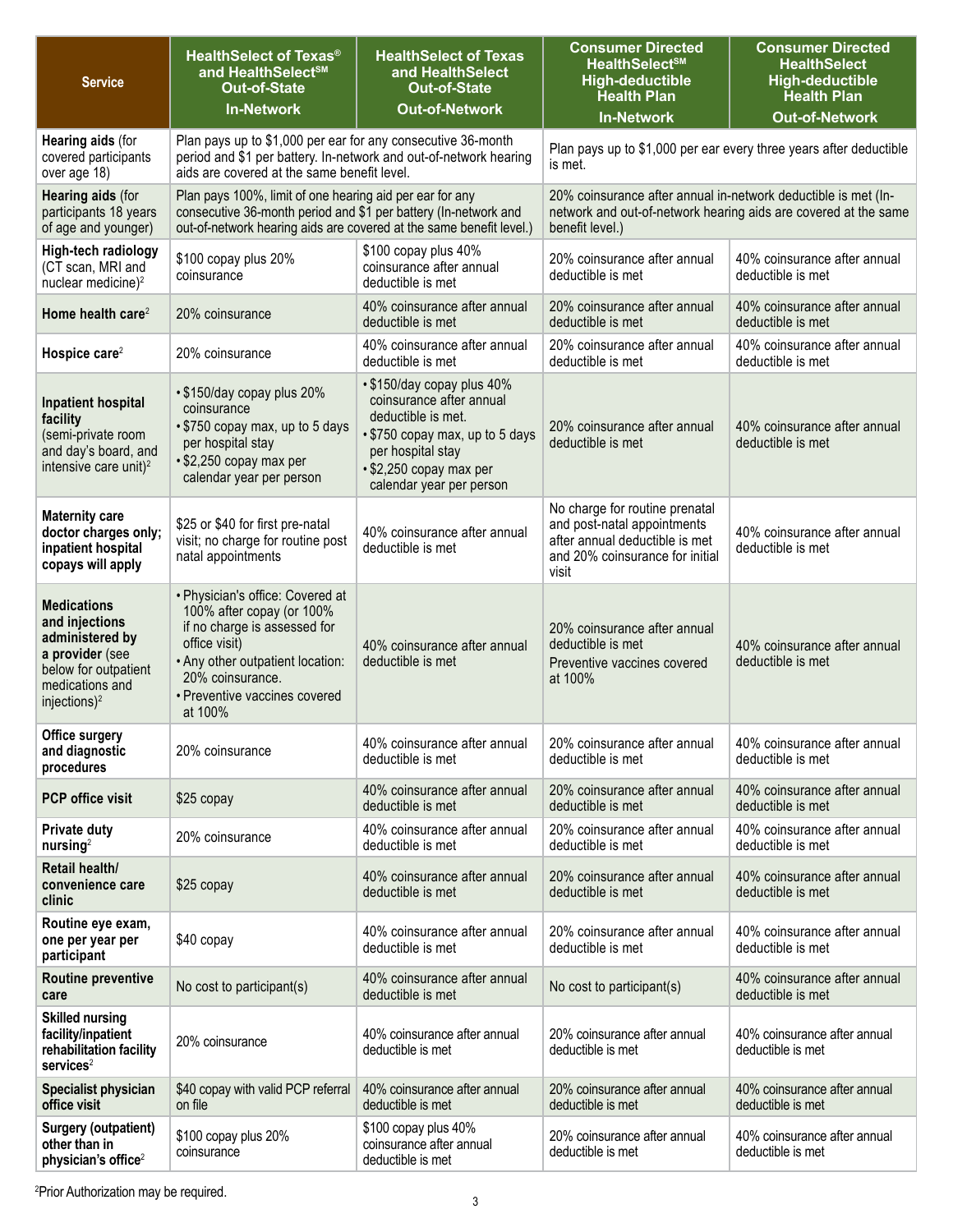| <b>Service</b>                                | <b>HealthSelect of Texas<sup>®</sup></b><br>and HealthSelect <sup>sM</sup><br><b>Out-of-State</b><br><b>In-Network</b>                                                                | <b>HealthSelect of Texas</b><br>and HealthSelect<br><b>Out-of-State</b><br><b>Out-of-Network</b> | <b>Consumer Directed</b><br>HealthSelect <sup>SM</sup><br><b>High-deductible</b><br><b>Health Plan</b><br><b>In-Network</b> | <b>Consumer Directed</b><br><b>HealthSelect</b><br>High-deductible<br><b>Health Plan</b><br><b>Out-of-Network</b> |
|-----------------------------------------------|---------------------------------------------------------------------------------------------------------------------------------------------------------------------------------------|--------------------------------------------------------------------------------------------------|-----------------------------------------------------------------------------------------------------------------------------|-------------------------------------------------------------------------------------------------------------------|
| Telemedicine visit                            | Coverage is based on place of<br>treatment billed.<br>• Provider's office: \$25/\$40<br>copay for physician's office visit<br>• Any other outpatient<br>telemedicine: 20% coinsurance | 40% coinsurance after annual<br>deductible is met                                                | 20% coinsurance after annual<br>deductible is met                                                                           | 40% coinsurance after annual<br>deductible is met                                                                 |
| <b>Therapeutic</b><br>treatments - outpatient | 20% coinsurance                                                                                                                                                                       | 40% coinsurance after annual<br>deductible is met                                                | 20% coinsurance after annual<br>deductible is met                                                                           | 40% coinsurance after annual<br>deductible is met                                                                 |
| Urgent care clinic                            | \$50 copay plus 20% coinsurance                                                                                                                                                       | 40% coinsurance after annual<br>deductible is met                                                | 20% coinsurance after annual<br>deductible is met                                                                           | 40% coinsurance after annual<br>deductible is met                                                                 |
| <b>Virtual visits</b><br>(medical)            | \$0 copay for virtual visits when<br>provided by Doctor on Demand®<br>or MDLIVE <sup>®</sup>                                                                                          | Not covered                                                                                      | 20% coinsurance after annual<br>deductible is met if Doctor on<br>Demand or MDLIVE is used                                  | Not covered                                                                                                       |

### **Mental Health/Behavioral Health/Substance Abuse Benefits**

Benefits apply to all covered mental health/behavioral health/substance abuse services (including serious mental illness treatment, substance abuse treatment, autism spectrum disorder services, etc.).

|                                                                                                                                     | <b>HealthSelect of Texas<sup>®</sup></b><br>and HealthSelect <sup>sM</sup><br><b>Out-of-State</b><br><b>In-Network</b>                                                                               | <b>HealthSelect of Texas</b><br>and HealthSelect<br><b>Out-of-State</b><br><b>Out-of-Network</b>                                                                                           | <b>Consumer Directed</b><br><b>HealthSelect<sup>SM</sup></b><br>High-deductible<br><b>Health Plan</b><br><b>In-Network</b> | <b>Consumer Directed</b><br><b>HealthSelect</b><br><b>High-deductible</b><br><b>Health Plan</b><br><b>Out-of-Network</b> |
|-------------------------------------------------------------------------------------------------------------------------------------|------------------------------------------------------------------------------------------------------------------------------------------------------------------------------------------------------|--------------------------------------------------------------------------------------------------------------------------------------------------------------------------------------------|----------------------------------------------------------------------------------------------------------------------------|--------------------------------------------------------------------------------------------------------------------------|
| Inpatient hospital<br>mental health stay <sup>2</sup>                                                                               | • \$150/day copay plus 20%<br>coinsurance<br>• \$750 copay max, up to 5 days<br>per hospital stay<br>• \$2,250 copay max per calendar<br>year per person                                             | • \$150/day copay plus 40%<br>coinsurance after annual<br>deductible is met<br>• \$750 copay max, up to 5 days<br>per hospital stay<br>• \$2,250 copay max per calendar<br>year per person | 20% coinsurance after annual<br>deductible is met                                                                          | 40% coinsurance after annual<br>deductible is met                                                                        |
| <b>Mental health</b><br>telemedicine                                                                                                | Coverage is based on place of<br>treatment billed.<br>• Provider's office: \$25/\$40<br>copay for physician's office visit<br>• Any other outpatient<br>telemedicine: 20% coinsurance                | 40% coinsurance after annual<br>deductible is met                                                                                                                                          | 20% coinsurance after annual<br>deductible is met                                                                          | 40% coinsurance after annual<br>deductible is met                                                                        |
| <b>Outpatient facility</b><br>care (partial<br>hospitalization/day<br>treatment and extensive<br>outpatient treatment) <sup>2</sup> | 20% coinsurance                                                                                                                                                                                      | 40% coinsurance after annual<br>deductible is met                                                                                                                                          | 20% coinsurance after annual<br>deductible is met                                                                          | 40% coinsurance after annual<br>deductible is met                                                                        |
| <b>Outpatient physician</b><br>or mental health<br>provider office visit                                                            | \$25 copay                                                                                                                                                                                           | 40% coinsurance after annual<br>deductible is met                                                                                                                                          | 20% coinsurance after annual<br>deductible is met                                                                          | 40% coinsurance after annual<br>deductible is met                                                                        |
| <b>Applied Behavioral</b><br>Analysis (ABA)<br>treatment                                                                            | Coverage is based on place of<br>treatment.<br>• \$25 copay if administered in a<br>mental health provider's office<br>• 20% coinsurance for any other<br>outpatient location, including<br>the home | 40% coinsurance after annual<br>deductible is met                                                                                                                                          | 20% coinsurance after annual<br>deductible is met                                                                          | 40% coinsurance after annual<br>deductible is met                                                                        |
| Virtual visits/e-visits<br>(mental health)                                                                                          | \$0 copay for virtual visits when<br>provided by Doctor on Demand<br>or MDLIVE                                                                                                                       | Not covered                                                                                                                                                                                | 20% coinsurance after annual<br>deductible is met                                                                          | Not covered                                                                                                              |

2 Prior Authorization may be required.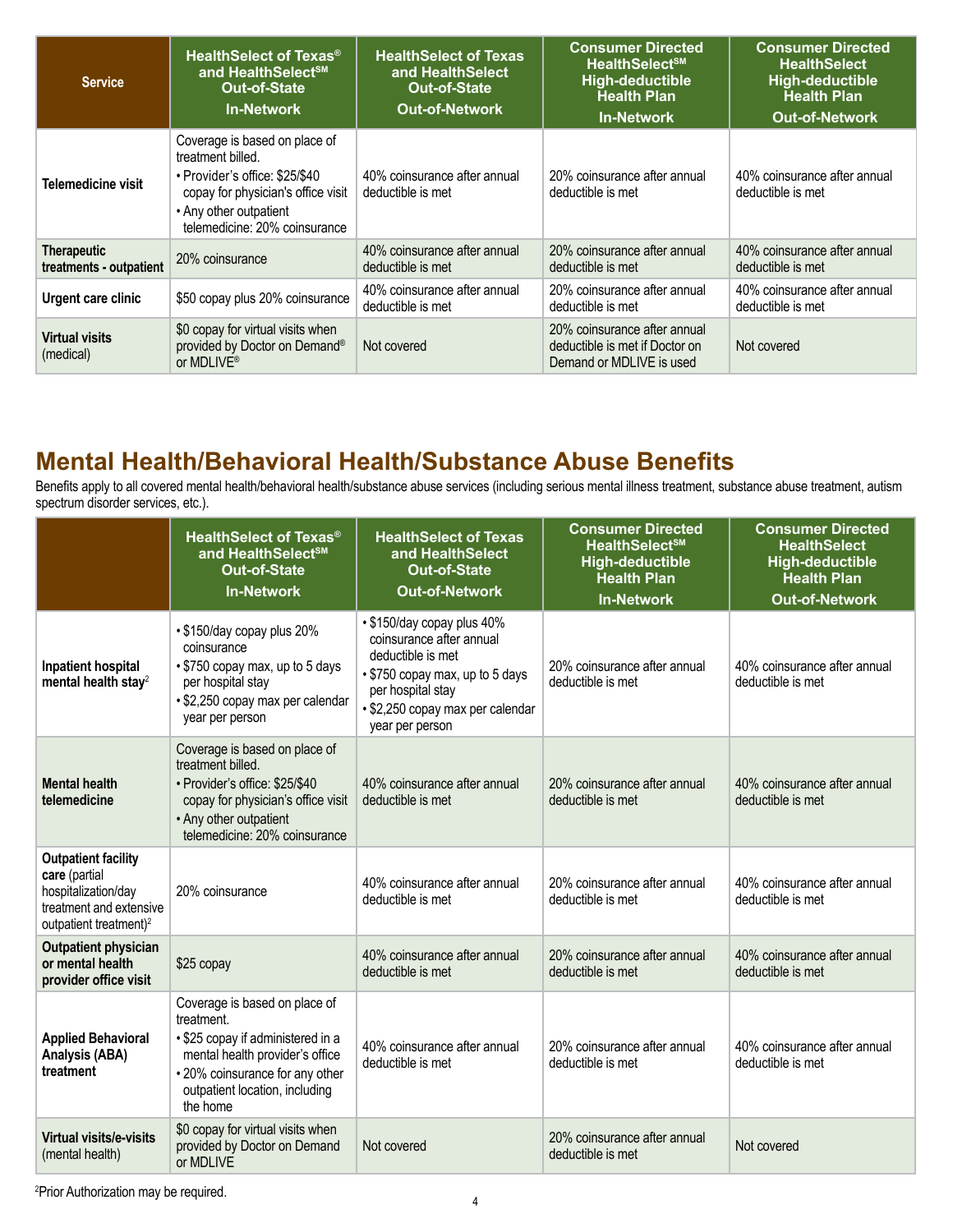# **Prescription Drug Benefits**

The cost share you pay for your medication depends on its drug tier, the quantity your purchase (30-, 60- or 90-day supply) and whether the prescription is filled at a retail pharmacy (network or non-network), Extended Day Supply Pharmacy (EDS) or mail service pharmacy.

You will pay less for your drugs when you fill your prescription at a network pharmacy. The OptumRx network includes thousands of retail locations, including national chains and many community pharmacies. To find a network pharmacy near you, use the Find a Network Pharmacy tool at **[www.HealthSelectRx.com](http://www.HealthSelectRx.com)** or call an OptumRx customer care representative toll-free at (855) 828-9834 (TTY 711).

Non-maintenance medications are those prescribed for temporary use or for short-term conditions. Maintenance medications are those taken more regularly for long-term conditions.

|                                                                   | <b>HealthSelect of Texas®</b><br>and HealthSelect <sup>sM</sup><br><b>Out-of-State</b><br><b>In-Network</b>                                                                                                                                                                     | <b>HealthSelect of Texas</b><br>and HealthSelect<br><b>Out-of-State</b><br><b>Out-of-Network</b>                                                                                                            | <b>Consumer Directed</b><br><b>HealthSelect<sup>SM</sup></b><br><b>High-deductible</b><br><b>Health Plan</b><br><b>In-Network</b> | <b>Consumer Directed</b><br><b>HealthSelect</b><br><b>High-deductible</b><br><b>Health Plan</b><br><b>Out-of-Network</b> |
|-------------------------------------------------------------------|---------------------------------------------------------------------------------------------------------------------------------------------------------------------------------------------------------------------------------------------------------------------------------|-------------------------------------------------------------------------------------------------------------------------------------------------------------------------------------------------------------|-----------------------------------------------------------------------------------------------------------------------------------|--------------------------------------------------------------------------------------------------------------------------|
| <b>Pharmacy benefits</b><br>manager (PBM)                         | OptumRx (UnitedHealthcare)                                                                                                                                                                                                                                                      |                                                                                                                                                                                                             |                                                                                                                                   |                                                                                                                          |
| Out-of-network<br>benefits?                                       |                                                                                                                                                                                                                                                                                 | Yes                                                                                                                                                                                                         |                                                                                                                                   | Yes                                                                                                                      |
| <b>Deductible</b>                                                 | \$50 prescription drug deductible per participant per calendar year<br>applies before the plan pays for any prescription drugs (except<br>covered preventive medications, specific diabetic supplies (as listed<br>on page 6) and insulin dispensed by an in-network pharmacy). |                                                                                                                                                                                                             | \$2,100 per individual;<br>\$4,200 per family<br>Medical and prescription<br>drug expenses apply to the<br>deductible.            | \$4,200 per individual;<br>\$8,400 per family<br>Medical and prescription<br>drug expenses apply to the<br>deductible.   |
| Tier 1<br>(mostly generic drugs)                                  | Non-maintenance and<br>maintenance: \$10 copay<br>Mail order or extended day<br>supply pharmacy (90 days'<br>supply): \$30 copay                                                                                                                                                | Non-maintenance and<br>maintenance:<br>\$10 copay plus 40% coinsurance<br>Mail order or extended day<br>supply pharmacy (90 days'<br>supply): \$30 copay plus 40%<br>coinsurance                            | 20% coinsurance after annual<br>deductible is met                                                                                 | 40% coinsurance after annual<br>deductible is met                                                                        |
| Tier 2<br>(mostly preferred<br>brand name drugs) <sup>2</sup>     | • Non-maintenance: \$35 copay<br>· Maintenance: \$45 copay<br>• Mail order or extended day<br>supply pharmacy: \$105 copay                                                                                                                                                      | • Non-maintenance:<br>\$35 copay plus 40%<br>coinsurance<br>· Maintenance:<br>\$45 copay plus 40%<br>coinsurance<br>· Mail order or extended day<br>supply: \$105 copay<br>plus 40% coinsurance             | 20% coinsurance after annual<br>deductible is met                                                                                 | 40% coinsurance after annual<br>deductible is met                                                                        |
| Tier 3<br>(mostly non-preferred<br>brand name drugs) <sup>2</sup> | • Non-maintenance: \$60 copay<br>• Maintenance: \$75 copay<br>• Mail order or extended day<br>supply pharmacy: \$180 copay                                                                                                                                                      | · Non-maintenance:<br>\$60 copay plus 40%<br>coinsurance<br>· Maintenance:<br>\$75 copay plus 40%<br>coinsurance<br>· Mail order or extended day<br>supply pharmacy:<br>\$180 copay plus 40%<br>coinsurance | 20% coinsurance after annual<br>deductible is met                                                                                 | 40% coinsurance after annual<br>deductible is met                                                                        |
| Specialty drugs <sup>2</sup>                                      | If purchased through a pharmacy, specialty drugs are covered at<br>the specific tier level (generic, preferred or non-preferred) as listed<br>above. Otherwise, they are covered as a medical benefit.                                                                          |                                                                                                                                                                                                             | 20% coinsurance after annual<br>deductible is met                                                                                 | 40% coinsurance after annual<br>deductible is met                                                                        |

2 Prior Authorization may be required.